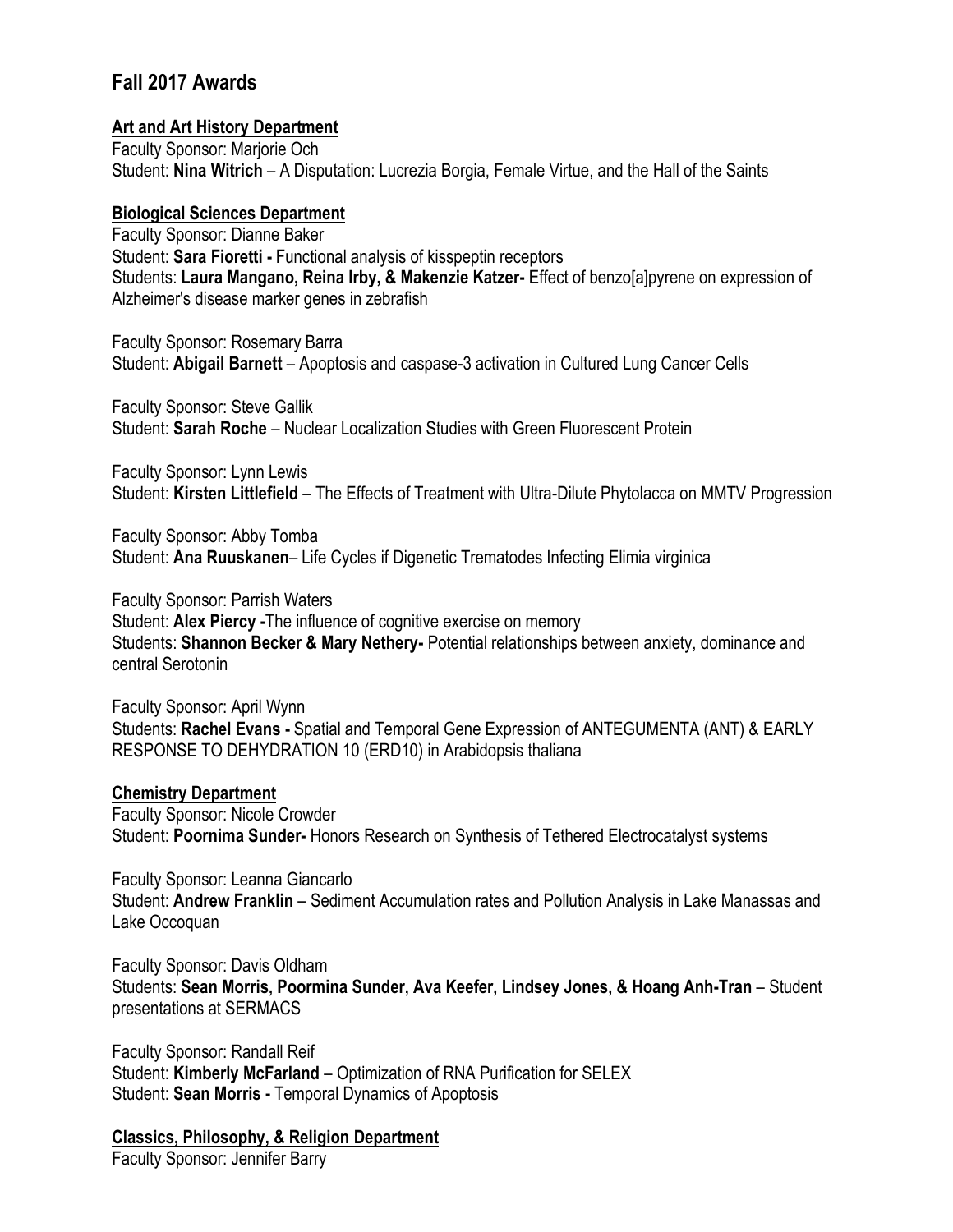# Students: **Esther Hethcox & Julia Mitchell** – COPLAC Conference Presentations

### **Earth & Environmental Science Department**

Faculty Sponsor: Pam Grothe Student: **Andrea Moore** - Pavona Corals: A Novel Paleoclimate Archive

Faculty Sponsor: Ben Kisila Student: **Grace Rihl -** Sediment Accumulation rates and Pollution Analysis in Lake Manassas and Lake Occoquan Student: **Grace Rihl & Andrew Franklin** - Environmental Evolution of two Virginian reservoirs

### **Economics Department**

Faculty Sponsor: Steve Greenlaw Student: **Pablo Castillo** - How Student Usage Patterns of Adaptive Courseware Affect Learning Outcomes

Faculty Sponsor: Shawn Humphrey Students: **Ryan Berry, Logan Burum, Mark Herring, Alli Jakubek, Liam Missios, & Hannah Rothwell** - La Ceiba Microfinance

Faculty Sponsor: Don Lee Students: - Economic Scholars Program at the Federal Reserve Bank of Dallas

Faculty Sponsor: Margaret Ray & Tim Schilling Students: **Allan Beers, Austin Edwards, Zainab Imbabi, Alli Jakubek, Christian Potter & Theodosius Zotos** – Fed Challenge Competition

#### **Geography Department**

Faculty Sponsor: Dawn Bowen Student: **Hallie Heinzen**- Fredericksburg Farmers Market

Faculty Sponsor: Caitlin Finlayson Student: **Katie Boston**- (Im) Perfect Food: A Visual Analysis of the Ugly Food Movement

Faculty Sponsor: Jackie Gallagher Student: **Alistair Andrulis** - Drainage Basin Characteristics of a Small Stream at Crow's Nest

Faculty Sponsor: Steve Hanna Student: **Eli McCleary**- Commemorative Inertia in Fredericksburg

Faculty Sponsor: Joe Nicholas Students: - Team VA in the World Geography Bowl Competition

# **History & American Studies Department**

Faculty Sponsor: Claudine Ferrell Student: **Elisha Sese-Khalid**- The War Theatre of Jazz and Jim Crow

# **Modern Languages and Literature Department**

Faculty Sponsor: Ana Chichester Student: **Bernice Kear** - Spanish 491: Gender & Racial Representation in Afro-Caribbean & African Literature